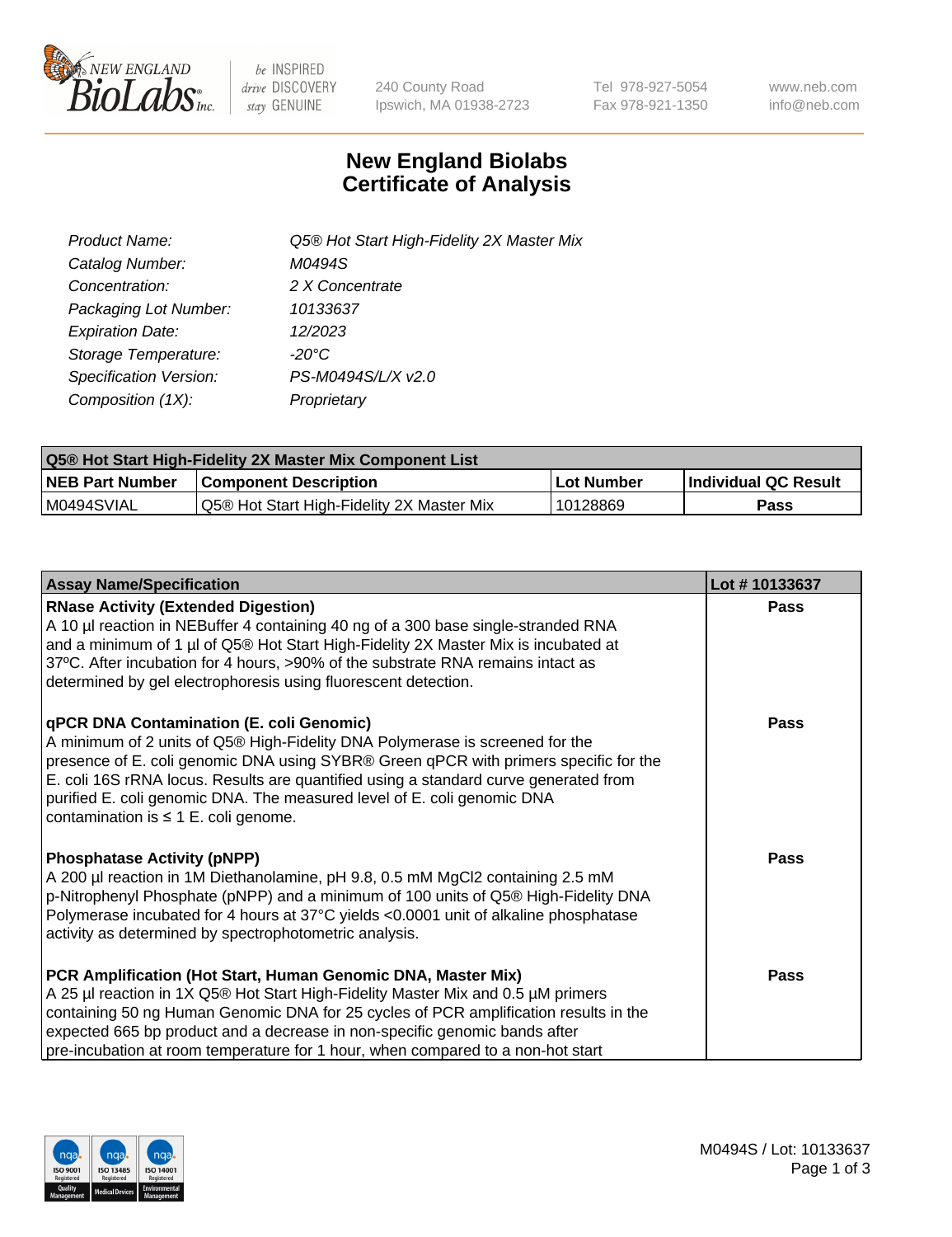

be INSPIRED drive DISCOVERY stay GENUINE

240 County Road Ipswich, MA 01938-2723 Tel 978-927-5054 Fax 978-921-1350

www.neb.com info@neb.com

| <b>Assay Name/Specification</b>                                                                                                                                                                                                                                                                                                                                      | Lot #10133637 |
|----------------------------------------------------------------------------------------------------------------------------------------------------------------------------------------------------------------------------------------------------------------------------------------------------------------------------------------------------------------------|---------------|
| control reaction.                                                                                                                                                                                                                                                                                                                                                    |               |
| <b>Protein Purity Assay (SDS-PAGE)</b><br>Q5® High-Fidelity DNA Polymerase is ≥ 95% pure as determined by SDS-PAGE analysis<br>using Coomassie Blue detection.                                                                                                                                                                                                       | <b>Pass</b>   |
| <b>Endonuclease Activity (Nicking, Polymerase, dNTP)</b><br>A 50 µl reaction in NEBuffer 2 in the presence of 400 µM dNTPs containing 1 µg of<br>supercoiled pUC19 DNA and a minimum of 10 units of Q5® High-Fidelity DNA Polymerase<br>incubated for 4 hours at 37°C results in <10% conversion to the nicked form as<br>determined by agarose gel electrophoresis. | Pass          |
| PCR Amplification (7 kb Human Genomic DNA, Master Mix)<br>A 50 µl reaction in 1X Q5® Hot Start High-Fidelity Master Mix and 0.5 µM primers<br>containing 20 ng Human Genomic DNA for 30 cycles of PCR amplification results in the<br>expected 7 kb product.                                                                                                         | Pass          |
| PCR Amplification (20 kb Lambda DNA, Master Mix)<br>A 50 µl reaction in 1X Q5® Hot Start High-Fidelity Master Mix and 1.0 µM primers<br>containing 10 ng Lambda DNA for 22 cycles of PCR amplification results in the<br>expected 20 kb product.                                                                                                                     | <b>Pass</b>   |
| Non-Specific DNase Activity (16 hour, Buffer)<br>A 50 µl reaction in 1X Q5® Hot Start High-Fidelity Master Mix containing 1 µg of T3<br>or T7 DNA in addition to a reaction containing Lambda-HindIII DNA incubated for 16<br>hours at 37°C results in a DNA pattern free of detectable nuclease degradation as<br>determined by agarose gel electrophoresis.        | Pass          |

This product has been tested and shown to be in compliance with all specifications.

One or more products referenced in this document may be covered by a 3rd-party trademark. Please visit <www.neb.com/trademarks>for additional information.